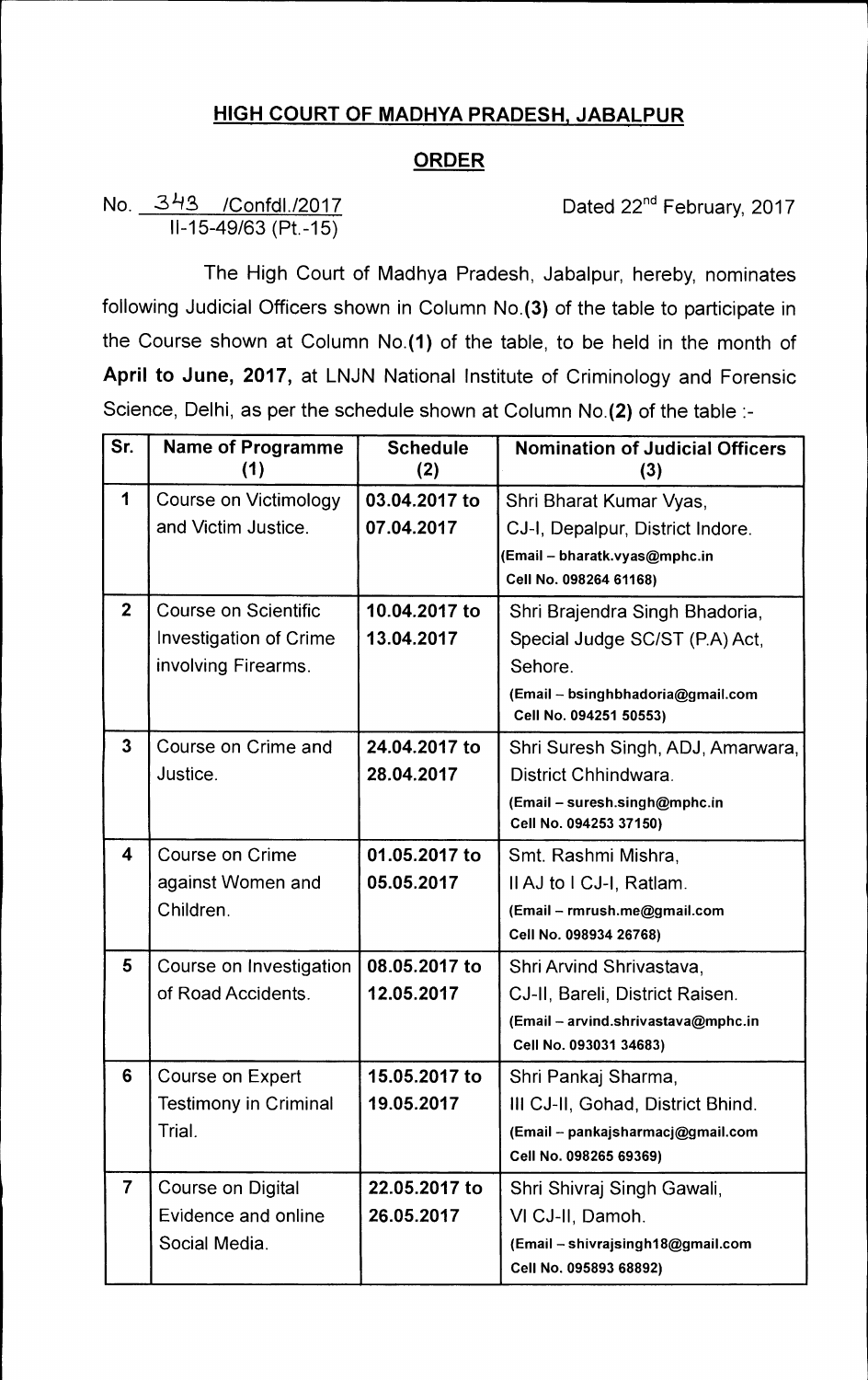| 8 | Course on Advancing<br>Justice through DNA<br>Technology.                             | 29.05.2017 to<br>02.06.2017 | Shri Jayant Sharma, CJ-I, Jora,<br>District Morena.<br>(Email - jayantsharma81@gmail.com<br>Cell No. 094257 93055)         |
|---|---------------------------------------------------------------------------------------|-----------------------------|----------------------------------------------------------------------------------------------------------------------------|
| 9 | Course on Drug Law<br>Enforcement &<br>Forensic Science &<br>Financial Investigation. | 05.06.2017 to<br>09.06.2017 | Shri Ravindra Singh<br>Kushwah,<br>ADJ, Manasa, District Neemuch.<br>(Email - rs.kushwah@mphc.in<br>Cell No. 094253 54100) |

**BY ORDER** 

**(A.K. SRIVASTAVA) <sup>t</sup>ORINCIP§,L REGISTRAR (ILR & EXAM)** 

Dated 22<sup>nd</sup> February, 2017

Endt. No. *31-0* /Confdl./2017 **<sup>11</sup>-15-49/63 (Pt.-15)** 

Copy forwarded to :-

- 1. The Principal Secretary, Government of M.P., Law & Legislative Affairs Department, Vindhyachal Bhawan, Bhopal for information.
- **2.**
- 1. Shri Bharat Kumar Vyas, CJ-I, Depalpur, District lndore.
- 2. Shri Brajendra Singh Bhadoria, Special Judge SC/ST (PA) Act, Sehore.
- 3. Shri Suresh Singh, ADJ, Amarwara, District Chhindwara.
- 4. Smt. Rashmi Mishra, II AJ to **I** CJ-I, Ratlam.
- 5. Shri Arvind Shrivastava, CJ-II, Bareli, District Raisen.
- 6. Shri Pankaj Sharma, Ill CJ-II, Gohad, District Bhind.
- 7. Shri Shivraj Singh Gawali, VI CJ-II, Damoh.
- 8. Shri Jayant Sharma, CJ-I, Jora, District Morena.
- 9. Shri Ravindra Singh Kushwah, ADJ, Manasa, District Neemuch.

## **The nominated Judicial Officers are directed to observe following instructions**

- To keep themselves in readiness to attend the training programme, on respective dates, on receipt of further communication, either from the High Court of M.P., Jabalpur or from the LNJN National Institute of Criminology and Forensic Science, Delhi.
- To apprise themselves with the information about their acceptance of nomination for the training programme available on the NICFS website www.nicfs.nic.in and proceed, accordingly. The list of nomination can